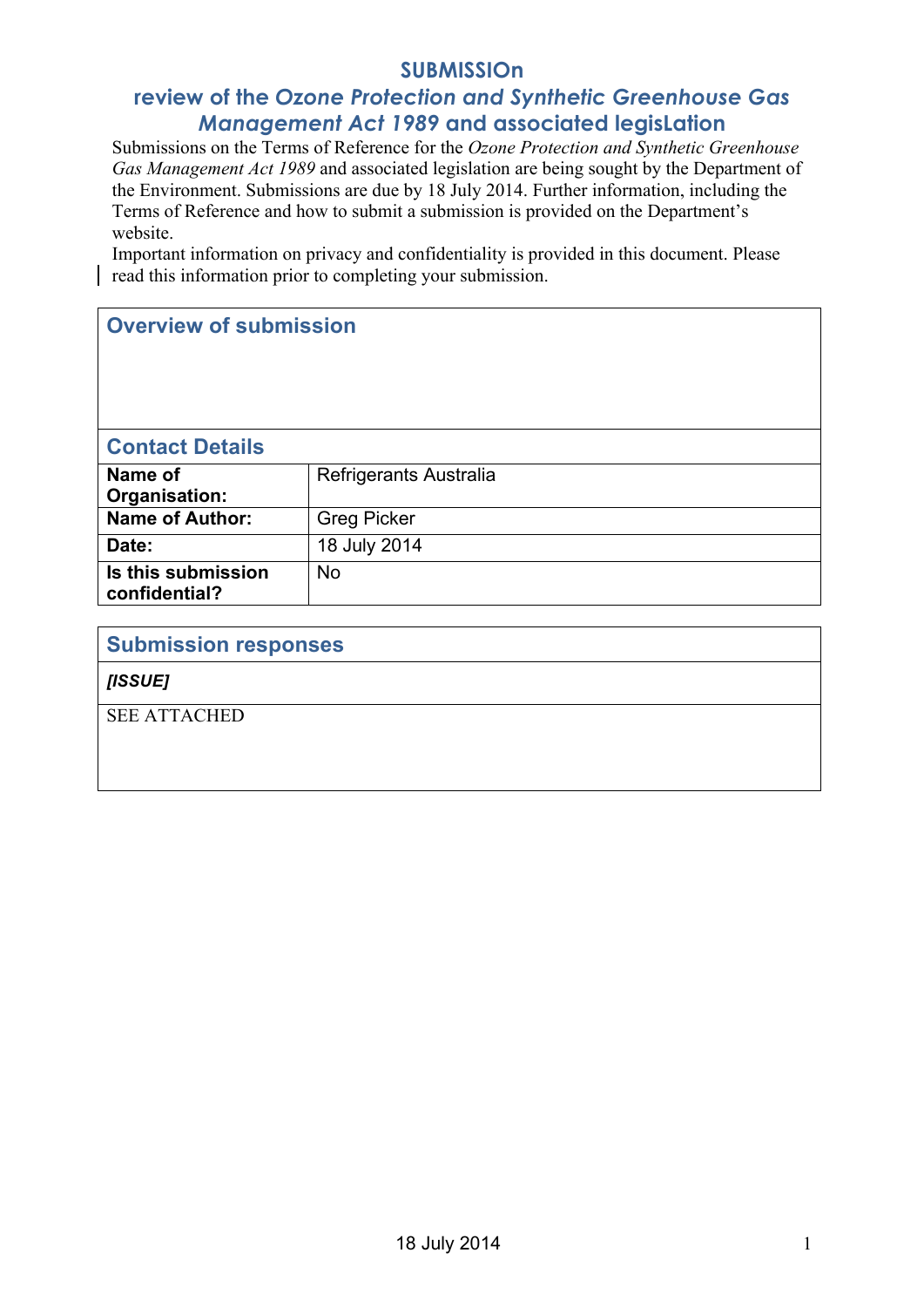

# **Submission on Review of the Ozone Protection and Synthetic Greenhouse Gas Management Act**

Refrigerants Australia is pleased that the Government has decided to review the Ozone Protection and Synthetic Greenhouse Gas Management Act (the Act). It is our belief that the Act has performed well, but given changes in the market and the experience of recent policy decisions that it is timely and appropriate to review this legislation.

The refrigerants industry has a long and proud history of responding to environmental issues as they have emerged. We have taken positive steps to both recognize and reduce our environmental footprint and have worked creatively to develop approaches that deliver environmental benefits to Australia and the global community. This approach has been possible, in part, because Governments have addressed the issue of ozone depleting substances, and their replacements, in a bipartisan fashion, in close consultation with industry and in a manner that provided long-term certainty.

The experience of carbon pricing over the past five years, however, has been exceptionally damaging to the refrigerant industry. Not only have we needed to respond to an ever changing landscape, the approaches delivered by carbon pricing were economy-wide solutions that did not meet the needs of this industry nor – in relation to reducing refrigerant emissions – the environment as well.

Building on the current approach for ozone depleting substances by agreeing to a phase-down for HFCs coupled with end use controls to prevent leakage can provide industry with certainty and the environment with guaranteed emission savings. Refrigerants Australia stands ready to work closely with the Government and others to bring these outcomes to fruition.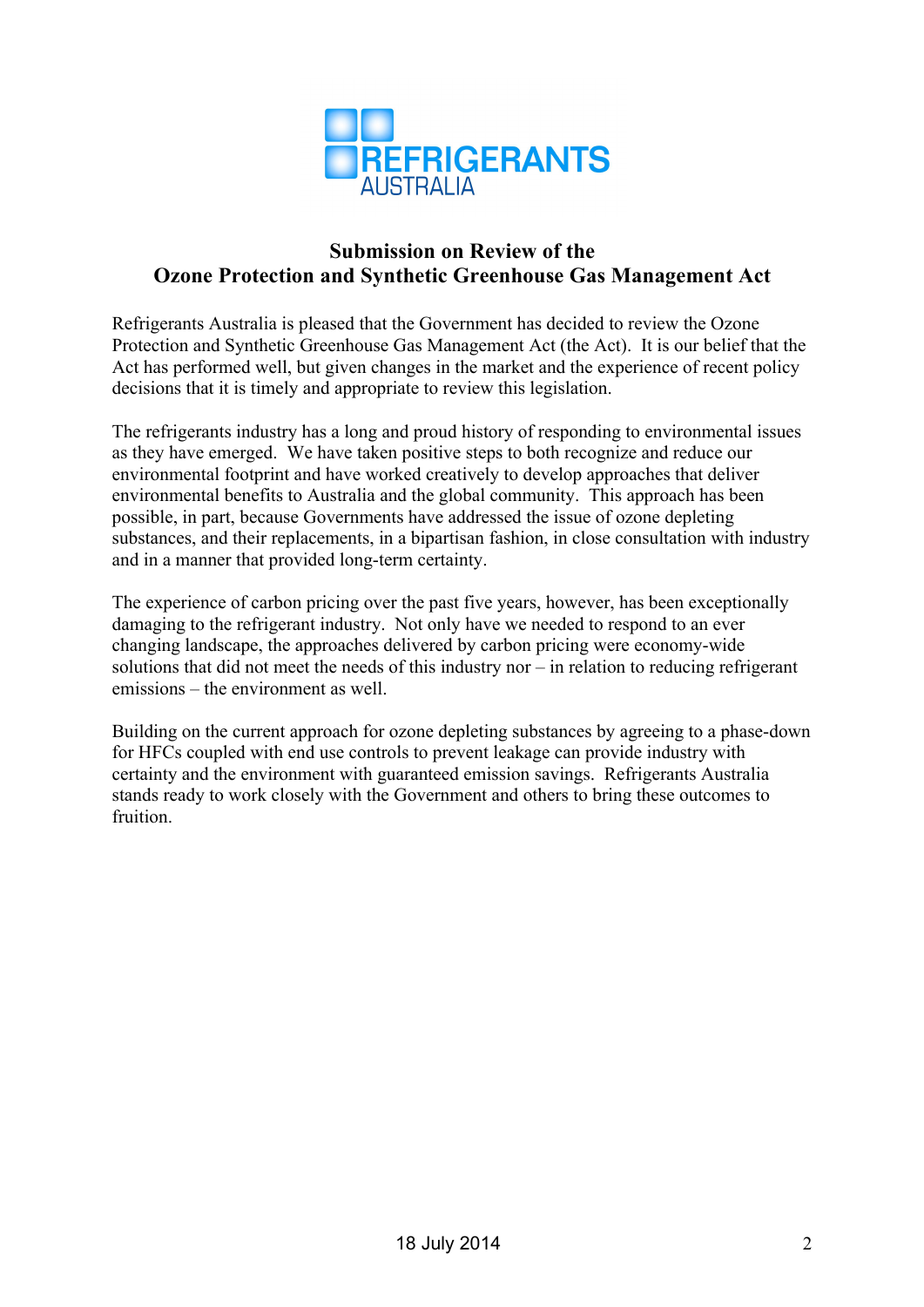## Import Controls

 $\overline{a}$ 

Refrigerants Australia supports a phasedown in the carbon dioxide equivalent of HFC refrigerant imports along the lines as described by the North American Proposal currently being considered in the Montreal Protocol negotiations. That said, Refrigerants Australia looks forward to working with the Government on the details of the international agreement as it begins to take more shape over the coming months. We believe that the revised Act should incorporate a phasedown of high GWP gases as agreed internationally. Such a phasedown would provide industry with the certainty necessary to support innovation and investment in new lower global warming technologies.

Refrigerants Australia understands that one of the consequences of an international agreement phasing down the import of high GWP HFCs in carbon dioxide equivalent terms may include the development of a system where imports into Australia will need to be controlled, most likely through a quota system. Refrigerants Australia has not yet developed its position on how this could work given the ongoing state of negotiations. Refrigerants Australia will be considering the issues around how imports might be managed over the coming months and will provide it advice to the Government in a subsequent submission.

One aspect of how import controls should work is already clear. Given that many of the substances being developed and introduced into the market are new, there remains some initial uncertainty about the global warming potential of these new substances. Given the significance of the global warming potential on any phasedown approach, it is therefore imperative that the most up to date information is used. It is therefore proposed that the any high GWP HFC phasedown scheme be based on the IPCC's Fifth Assessment Report<sup>1</sup> and that a mechanism is developed where global warming potentials can be revised – with appropriate transition arrangements - as new information comes to hand.

Refrigerants Australia supports consideration of complementary bans and restriction on GWP as are being implemented in other jurisdictions, such as the ban on R134a in automotive. This could coincide with the closure of the Australian OEM industry and the ban on high GWP HFCs as covered by F Gas and foreshadowed by the delisting of ODS replacements in the USA.

Finally, Refrigerants Australia believes it is worth closely looking at current reporting requirements with an eye to seeing how these can be simplified and whether associated costs can be reduced.

<sup>&</sup>lt;sup>1</sup> Refrigerants Australia contends that any HFC phasedown proposal should use 100 year GWPs (as opposed to 20 or 500 year) to ensure consistency with UNFCCC reporting and policy.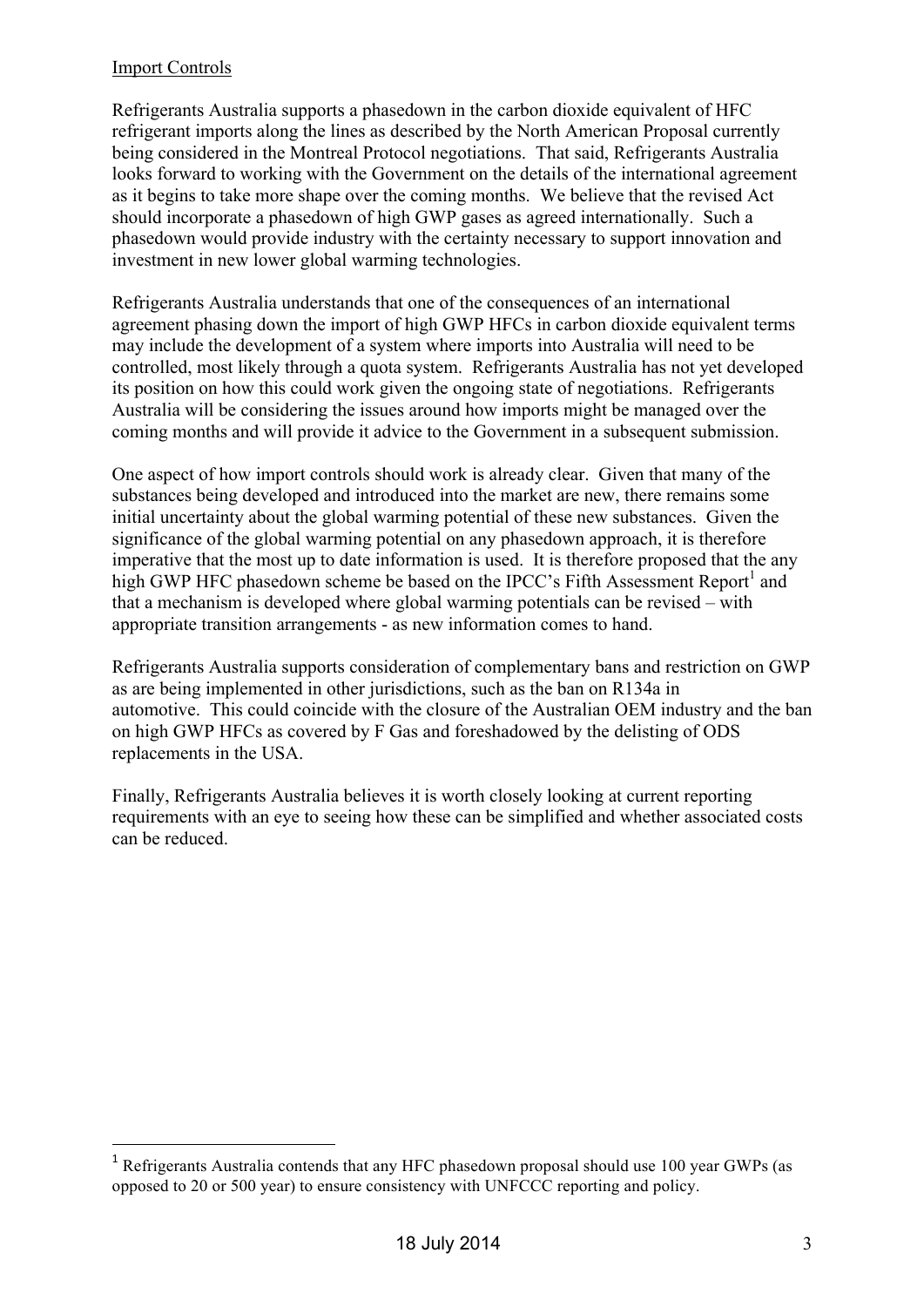## End-Use Controls<sup>2</sup>

Refrigerants Australia is of the view that the end-use controls in the Act have worked reasonably well. We have two sets of proposals about how this regime – which includes aspects defined by both legislation and regulation – could be improved. The first deals with addressing some of the gaps that exist in current legislation, whereas the second set requires an expansion of the Acts provisions to address additional issues.

## *Addressing Gaps*

Refrigerants Australia proposes a number of smaller amendments to the legislation to strengthen the effectiveness of the Act. These include:

- More visible and public involvement of Australian Federal Police in enforcement activities to demonstrate the significance of violations.
- Significant increase in enforcement and compliance efforts through ARC. Elements of this could include:
	- o Right of entry for ARC auditors in performing their duty
	- o Capacity for the ARC to suspend or cancel licences at any time
	- o Capacity for ARC to issue on-the-spot fines
	- o Publication of details of those who breach the legislation
- Ensure consistent and strong alignment between the Act and Codes of Practice;
- Strengthen the licensing provisions including shifting to a competency based licensing scheme and revising categories of licences.
- Require licenses under ARC for all refrigerants used in air conditioning and refrigeration both mobile and stationary.
- Exclude use of any refrigerant in equipment or vehicles not approved by the OEM. The use of alternative refrigerants not approved by the manufacturer increases the risk of premature failure of the equipment leading to increased direct emissions, higher energy use and potential safety issues.
- Implement a refrigerant labelling system/log book for equipment. The use of notapproved replacements or poor quality refrigerants leads to a variety of negative outcomes such as equipment degradation, increased energy use, safety risks and direct emissions. By requiring the tradesperson to detail what refrigerant is in a system noncompliance can be tracked and there will be an increased hesitation to refill equipment with non-approved or poor quality refrigerant.

## *New areas for end-use controls*

 $\overline{a}$ 

Since the previous amendment to the legislation over a decade ago, industry generally has identified a suite of inter-linked issues that provide the industry with difficulty. The issues involved include direct emissions from refrigerants, indirect emissions from energy use, and safety. The challenge with these issues is that they emerge not strictly from the control of refrigerant, which is the how the current Act is focused, but rather from consideration of refrigeration and air conditioning equipment. These issues were raised in the development of the current Act, but at that time it was thought that a process that managed HFC refrigerants from cradle to grave would be a sufficient basis for legislation and would provide a sufficiently broad legislative regime. This analysis was incorrect.

Refrigerants Australia proposes that the objectives of the Act be slightly amended in order to consider the range of issues industry seeks to have addressed. One of the objectives of the Act (3(d)) currently reads, "to provide controls on the manufacture, import, export and use of SGGs, for the purposes of giving effect to Australia's obligations under the Framework

<sup>&</sup>lt;sup>2</sup> End use controls refer to controls on refrigerants from import through to, but not including, end of life.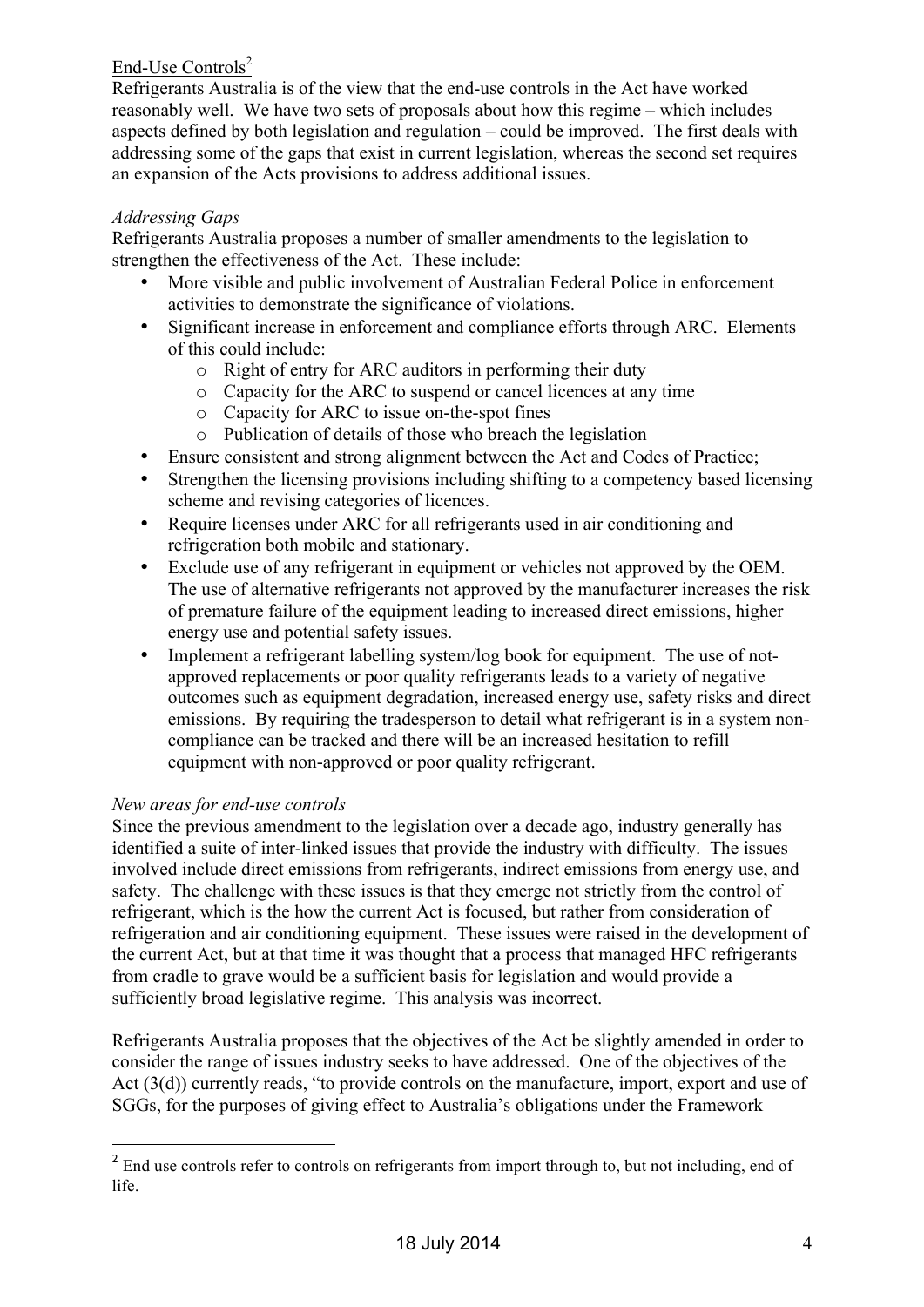Convention on Climate Change and the Kyoto Protocol." Refrigerants Australia suggests that the objective of the Act be simplified and amended to read, "to give effect to certain obligations that Australia has under the Climate Change Convention." This objective is the same as the first objectives (4(a)) of the *Greenhouse and Energy Minimum Standards Act (GEMS)*. This objective remains consistent with the purpose of the Act being reviewed now, but would allow the legislation to also cover issues linked with energy efficiency of installed equipment.

To be clear, Refrigerants Australia is not looking to have this Act replace or cover the same issues as GEMS, which focuses on minimum energy standards for new equipment. Instead, Refrigerants Australia notes that the requirements of the current Act and GEMS largely do not influence any control on the installation or maintenance of equipment. With a changed objective, the Act would be able to ensure a number of important outcomes, including:

- Requirements for equipment owners to have specified maintenance if charge size above a threshold (perhaps 5kg). This amendment will benefit to the consumer by reducing energy use and extending equipment life. It will benefit the environment by reducing the risk for increased and/or premature direct and indirect emissions.
- Requirement that installations of equipment above a given size be inspected and a compliance certificate issued. $3$  The benefits of this proposal would be the same as requiring maintenance as listed above.
- Coverage of all tradespeople who work on HVAC systems regardless of the refrigerant used. This would help ensure better equipment performance, reductions in energy use and costs and reductions in direct emissions of refrigerants.
- Coverage of all refrigerants. This would help ensure better equipment performance, reductions in energy use and costs and reductions in direct emissions of refrigerants – additionally it would dramatically improve safety across the industry, particularly as it is likely that flammable refrigerants will increasingly be used in a range of sectors across Australia.

 $\overline{a}$ 

<sup>&</sup>lt;sup>3</sup> Refrigerants Australia is of the belief that this system is in place in Victoria for split system air conditioners. It might be worth further investigating this activity to more clearly quantify the benefits.